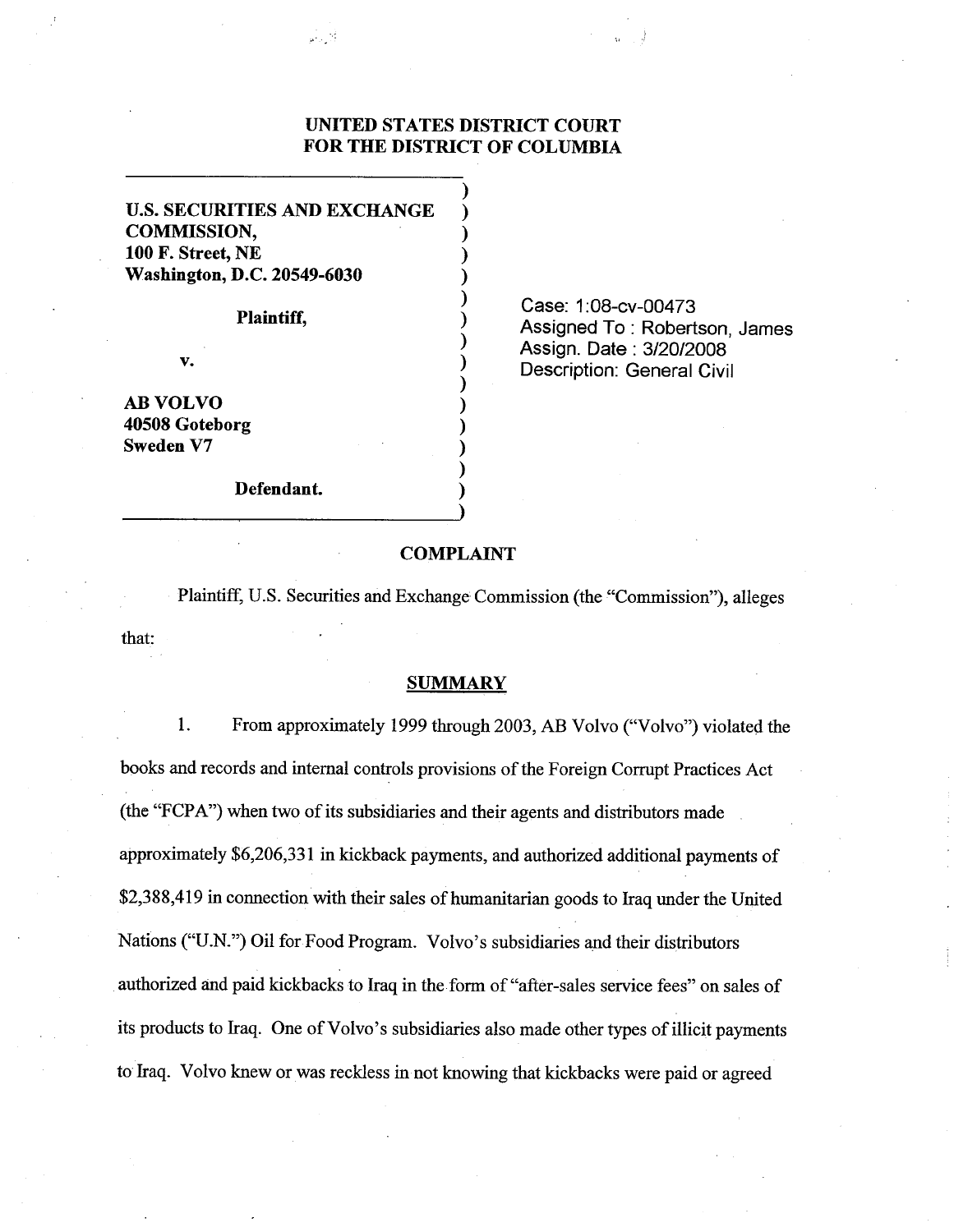to in connection with each of its subsidiaries' transactions. Volvo knew that such payments were prohibited by the Oil for Food Program and U.S. and international trade sanctions on Iraq.

2. The Oil for Food Program provided humanitarian relief to the Iraqi population during the time that Iraq was subject to international trade sanctions. The program required that Iraq could purchase necessary humanitarian goods and related services through a U.N. escrow account. However, the kickbacks paid in connection with Volvo's subsidiaries' sale of goods to Iraq had the effect of diverting funds out of the escrow account and were paid by third parties into Iraqi-controlled accounts at banks in countries such as Jordan.

3. In paying "after-sales service fees" and other illicit payments to Iraq outside of the confines of the U.N. program, Volvo failed to accurately record in its books and records the kickbacks that were authorized for payment to Iraq. Volvo also failed to devise and maintain **a** system of internal accounting controls to detect and prevent such illicit payments.

4. As a result of this conduct, Volvo violated Sections 13(b)(2)(A) and 13(b)(2)(B) of the Securities Exchange Act of 1934 (the "Exchange Act") [15 U.S.C.  $\S$ §  $78m(b)(2)(A)$  and  $78m(b)(2)(B)$ ].

## **JURISDICTION**

5. This Court has jurisdiction over this action under Sections  $21(d)$ ,  $21(e)$ , and 27 of the Exchange Act [15 U.S.C. §§ 78u(d), 78u(e) and 78aa]. Volvo, directly or indirectly, made use of the means or instrumentalities of interstate commerce, of the

 $\overline{2}$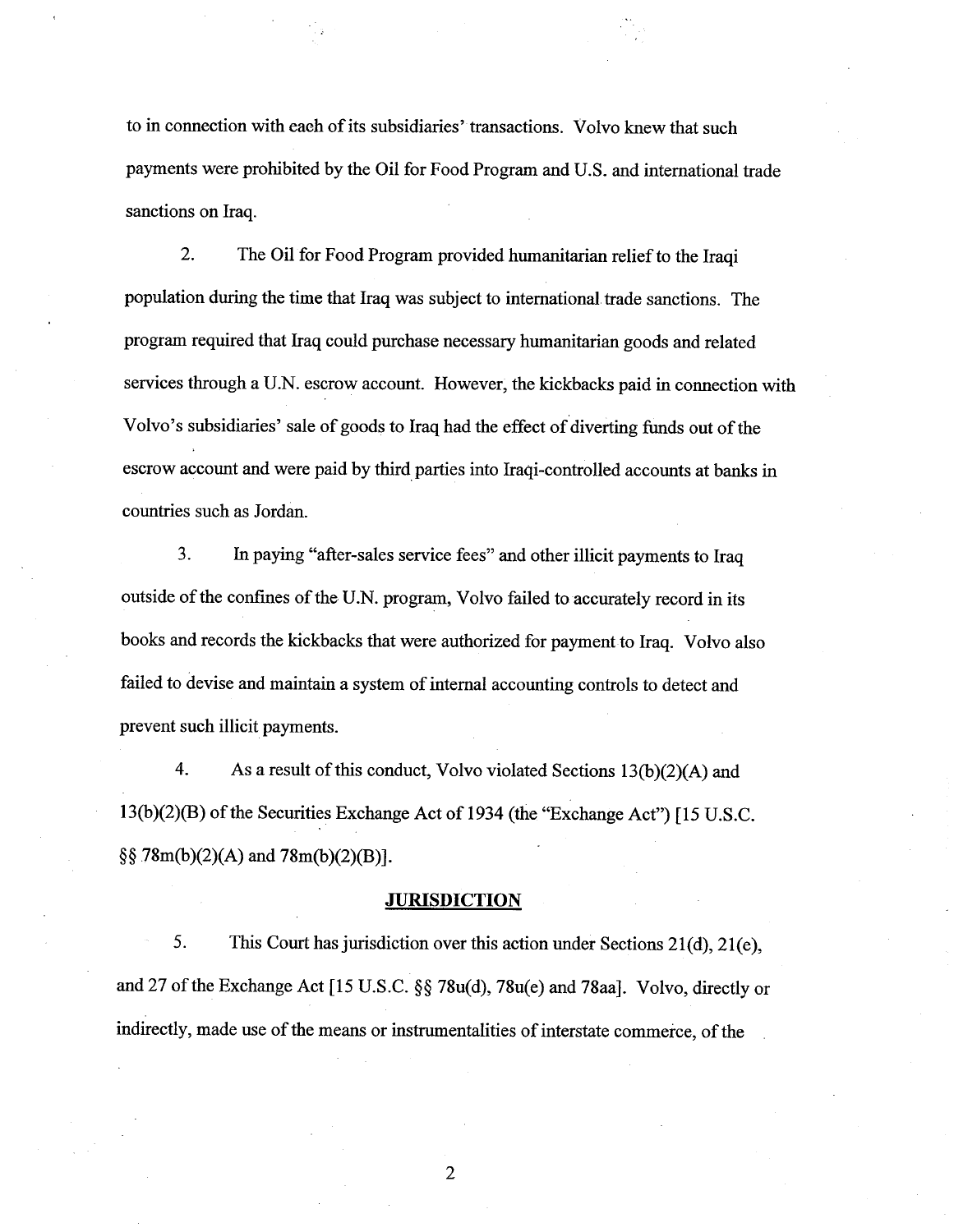mails, or of the facilities of a national securities exchange in connection with the transactions, acts, practices, and courses of business alleged in this Complaint.

*6.* Venue is appropriate in this Court under Section 27 of the Exchange Act [15 U.S.C. § 78aa] because Volvo does business in this judicial district and certain acts or transactions constituting the violations by Volvo occurred in this district.

## **DEFENDANT**

7. **AB Volvo** ("Volvo"), a Swedish company headquartered in Goteburg, Sweden, is a provider of commercial transport solutions, including trucks, buses and construction equipment. Throughout the relevant period, Volvo's American Depositary Receipts were registered pursuant to Section 12(g) of the Exchange Act and quoted on the NASDAQ (symbol: "VOLV'). In December 2007, Volvo delisted its ADRs and applied for termination of its registration with the Commission. Two Volvo subsidiaries, Renault V.I. and Volvo Construction Equipment International were involved in sales of commercial vehicles and parts to Iraq during the Oil for Food Program. Volvo is not the company that currently manufactures the "Volvo" brand car.

## **RELEVANT ENTITIES**

**8. Renault V.I.** ("Renault Trucks"), currently called Renault Trucks SAS, is a wholly-owned subsidiary of Volvo located in Lyon, France. Renault Trucks was purchased by Volvo in January 2001 and its name was changed to Renault Trucks SAS in January 2005.

**9. Volvo Construction Equipment International** ("VCEI") was a whollyowned Swedish subsidiary of Volvo headquartered in Eskilstuna, Sweden. In January

 $\overline{3}$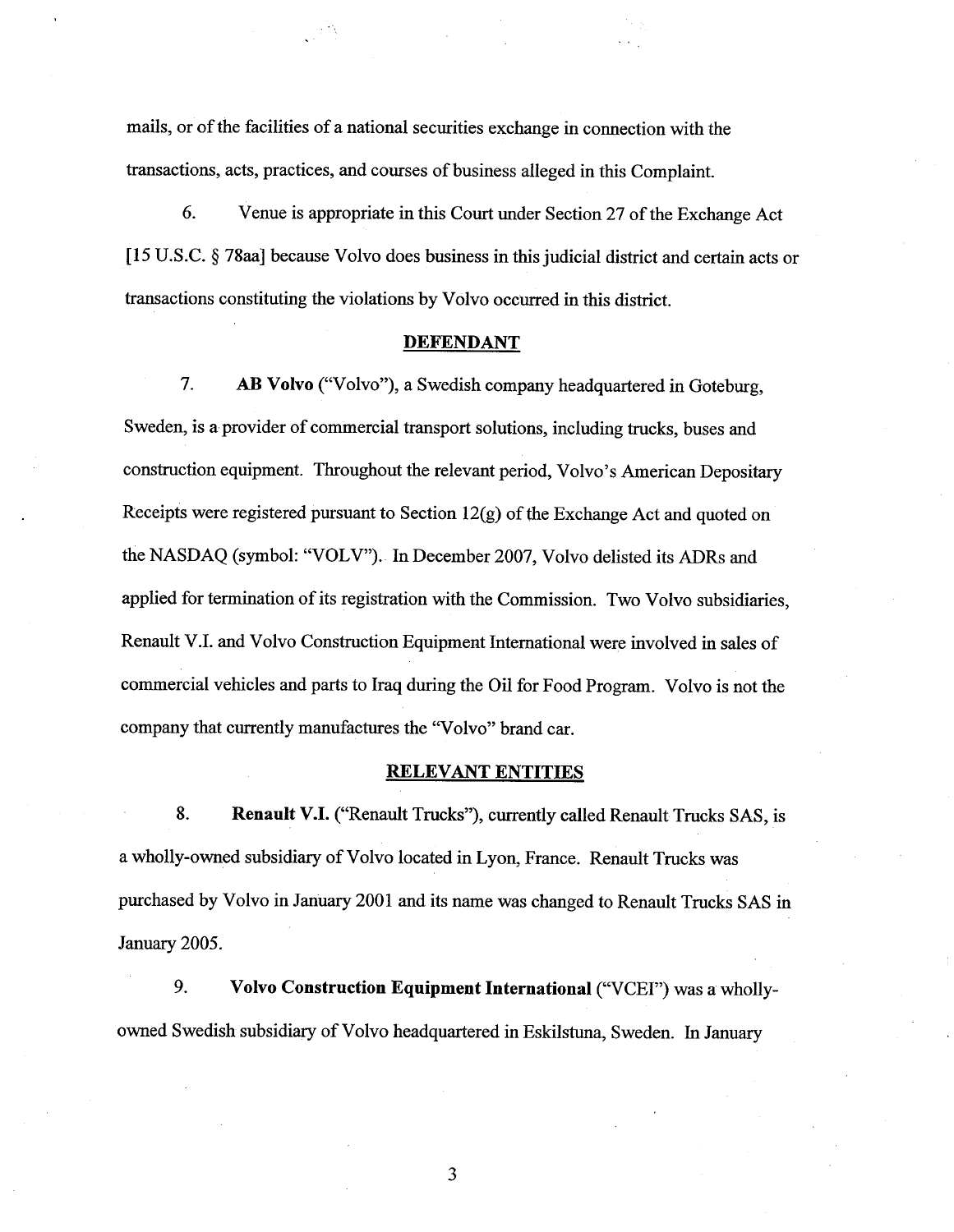2006, VCEI merged into Volvo Construction Equipment **AB.** VCEI sold heavy construction equipment, including excavators and wheel loaders.

## **FACTS**

# **I. The United Nations Oil for Food Program**

10. On August 2, 1990, the government of Iraq, under Saddam Hussein, invaded Kuwait. Four days later the United Nations Security Council voted to enact U.N. Resolution 661, which prohibited member states from trading in any Iraqi commodities or products. The United Nations continued to enforce these sanctions until 2003.

11. On April 14, 1995, the United Nations Security Council adopted Resolution 986, which authorized the Government of Iraq to sell oil on the condition that the proceeds of all of its oil sales be deposited in a bank account monitored by the United Nations and used only to purchase designated humanitarian goods for the benefit of the Iraqi people. In May 1996, the Government of Iraq entered into a written Memorandum of Understanding to implement Resolution 986.

12. The United Nations Office of Iraq Program, Oil for Food (the "Oil for Food Program" or "Program") was subsequently established to administer Iraq's sale of oil and purchase of humanitarian goods by Iraq. A special bank account was established at a bank in New York (the "UN Escrow Account") to handle the transactions. The United Nations' economic sanctions on Iraq remained in place for all trade and transactions not authorized by the Oil for Food Program.

**13.** Starting in the middle of 2000, the Iraqi government made a concerted effort to subvert the Program by demanding secret kickbacks from its humanitarian goods suppliers. Although contracts entered into pursuant to the Program were subject to UN

 $\overline{4}$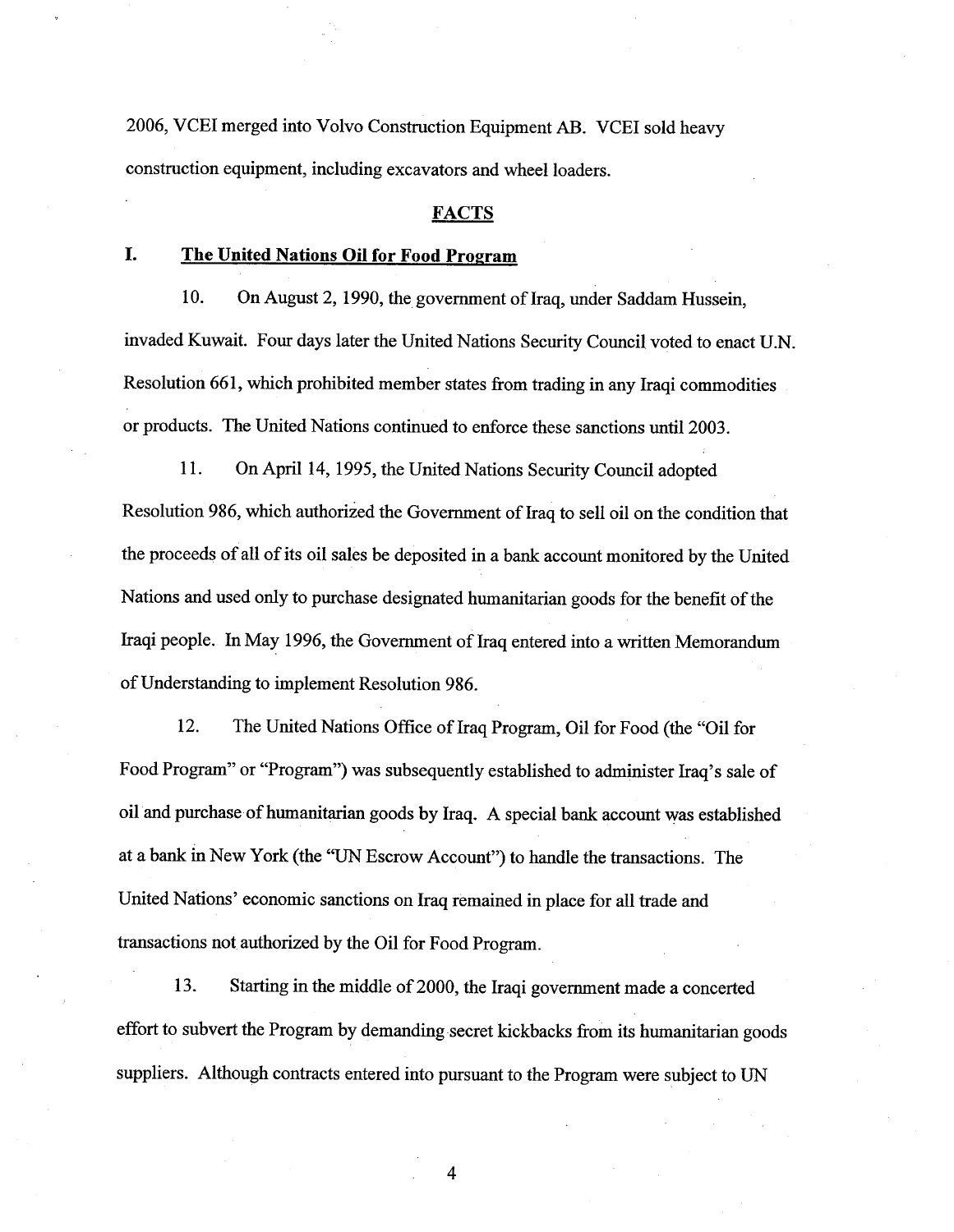review and approval, the Program gave Iraq discretion to select the companies from which it purchased goods. A humanitarian supplier would submit a bid for the sale of its goods. After the Iraqi ministry would accept the bid, the ministry would inform the supplier of the requirement that the supplier make a secret payment in the form of an "After-Sales Service Fee" ("ASSF") to Iraq in order to win the contract. The Iraqi ministry would also inform the supplier that the ASSF would have to be paid prior to the goods entering into the country, or the goods would be stopped at the border until the ASSF payment was paid.

 $\mathcal{A}_{\mathbf{G},\mathbf{G}}$ 

14. Initially, when this scheme first began, suppliers met with the Iraqi ministries in person and signed a side agreement acknowledging that the supplier would make the illicit payment.<sup>1</sup> By October 2000, this fee was usually ten percent of the total contract value. Later in the scheme, everyone understood that the ten percent would have to be paid. Thus, side agreements were no longer needed.-- the supplier would simply increase its original contract bid by ten percent.

15. The supplier would then submit its contract with the inflated contract price to the UN for approval, and not disclose the ten percent illicit payment, which was in violation of the Program rules. The supplier would pay the ASSF to Iraq prior to shipping its goods. Afterwards, the UN Escrow Account would pay the supplier the inflated contract price for the goods, thus, unknowingly reimbursing the supplier for the ten percent that the supplier had already provided to Iraq. As a result of this conduct, the UN Escrow Account lost the benefit of more than \$1 billion.

**The side agreement was not provided to the** UN **when the Oil for Food contract was submitted and approved. This was in violation of the Program and U.S. and international trade sanctions against Iraq. 1**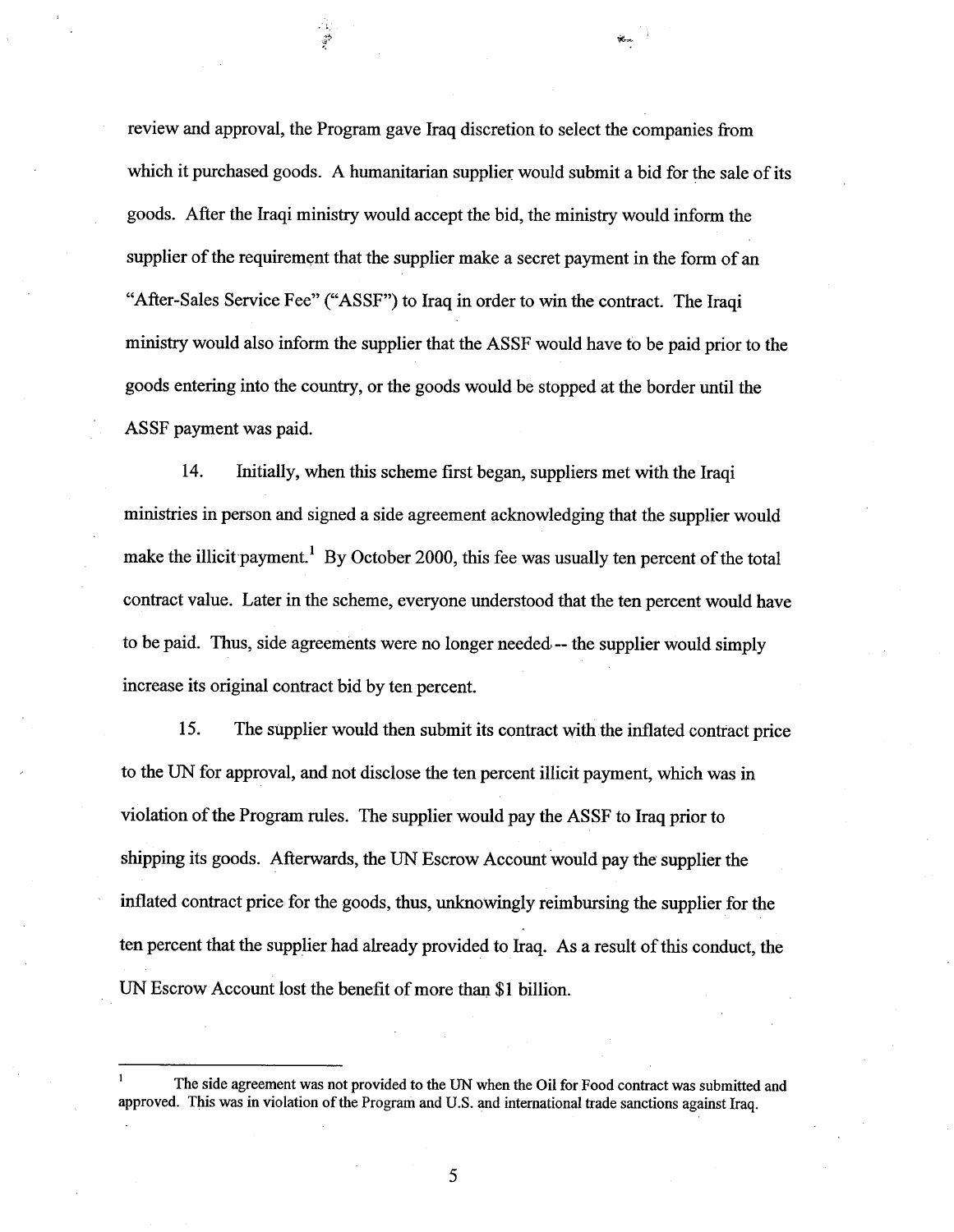**16.** After the United States invaded Iraq in March 2003, at the request of the provisional government, the UN ceased Iraq's ASSF scheme. The UN required that all pending contracts that had been inflated by ten percent be amended to reflect the true contract value of the goods.

# **11. Volvo Subsidiaries Make Illicit Pavments to Iraq**

**17.** Volvo and its subsidiaries sell commercial trucks, buses and construction equipment. While the Oil for Food Program was in effect, VCEI and Renault Trucks, two of Volvo's subsidiaries, participated in the sales of trucks, construction equipment, trucks, and spare parts to Iraq through the Program. During this time period, Iraq's various Ministries required the payment of ASSFs in connection with winning contracts to supply humanitarian goods under the Program. VCEI and Renault Trucks acquiesced to the demands of the Iraqi Ministries and paid illegal ASSFs through third-party agents and distributors. VCEI also acceded to Iraqi ministry requests to make additional illicit payments, including one payment to purchase a car. Despite incurring losses on several contracts, Volvo's total gains fiom profitable contracts in which ASSF payments and other illicit payments were paid or authorized amounted to \$7,299,208.

# **A. Renault Trucks Makes More than \$5.1 Million in Improper ASSF Pavments to Iraqi Ministries and Authorizes \$1.2 million in Additional ASSF Payments**

18. Renault Trucks manufactures truck-tractors and rigid trucks. Commercial bodybuilders outfit the chassis and cabs produced by Renault Trucks with the trailers or superstructures, commonly referred to as "bodies," necessary to tailor the trucks to the buyer's specifications. During the Oil for Food Program, Renault Trucks contracted with Iraqi ministries, including the Ministry of Oil, for the purchase of such specialized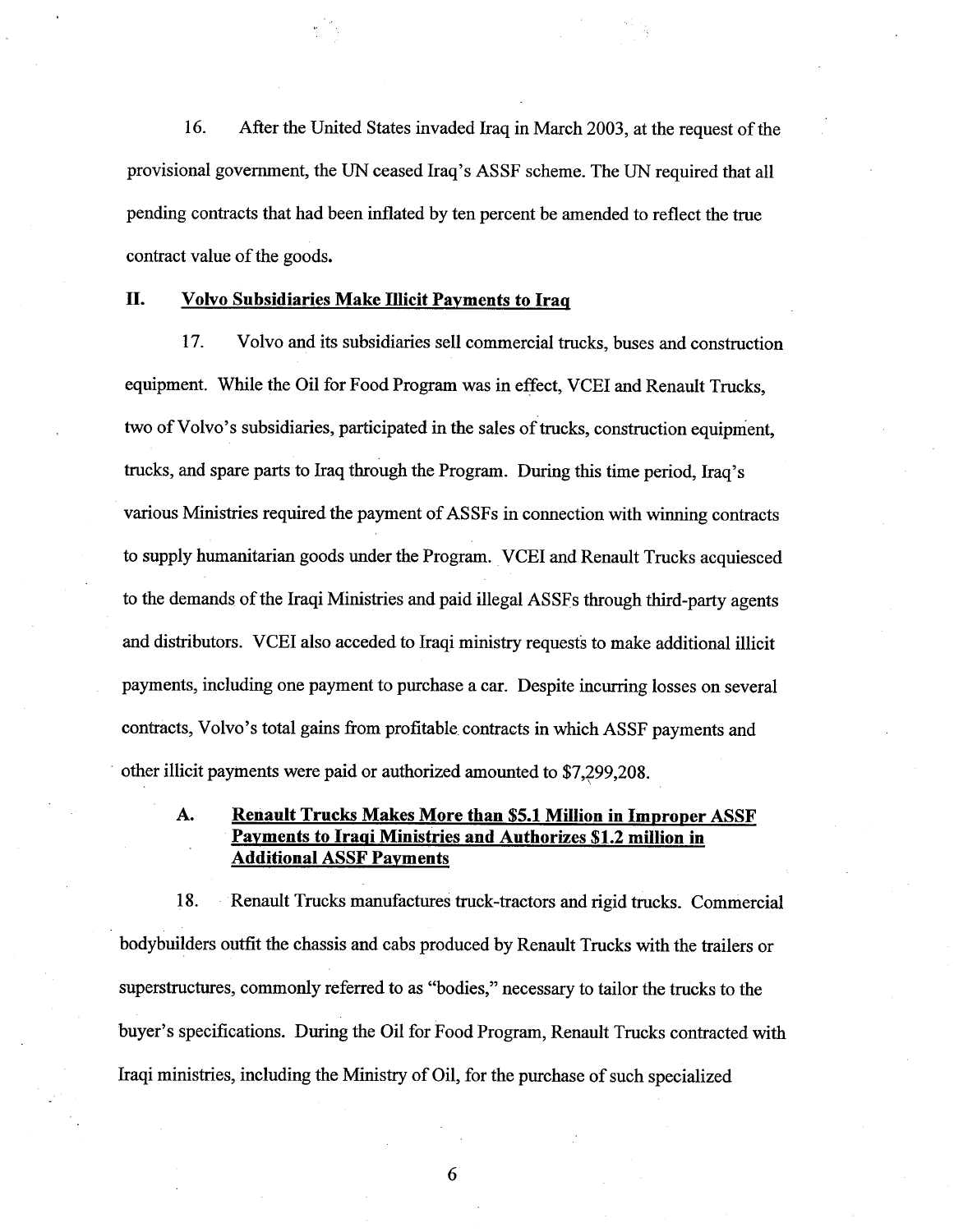vehicles. Between November 2000 and July 2001, Renault Trucks entered into at least eighteen contracts under the Program. Renault Trucks then sub-contracted out the bodybuilding work requested by the Iraqi ministries to various bodybuilding companies. The bodybuilder performed the requested work on the vehicle and charged Renault Trucks for the modifications.

19. In order to mask the payment of ASSFs to the Iraqi ministries, Renault Trucks employees devised a scheme in which the bodybuilders facilitated the payment of the fees to Iraq. The bodybuilders would add the cost of the ASSF into the cost of the bodybuilding work and submit the total cost to Renault Trucks for payment. The bodybuilders then passed the ASSF payments to Iraq. Renault Trucks internal documents discuss the fact that had Renault Trucks made the payments in its own name, "we would have been caught red-handed." One bodybuilder agreed to sign side letters agreeing to the ten percent ASSF on Renault's behalf, and agreed to send Renault an invoice for the ten percent so that Renault would have paperwork to cover the illicit payment.

20. The ASSFs paid on behalf of Renault Trucks' eighteen Program contracts totaled approximately \$5,103,94 1. The payment of the ASSFs were, in some cases, described as Bodybuilder fees and recorded as such on the company's books and records. Renault Trucks authorized, but did not pay, an additional \$1,255,922 in improper ASSF payments to obtain seven additional contracts.<sup>2</sup>

 $\overline{7}$ 

**Because the sale was not completed and the ASSF was not paid by the time of the U.S. invasion of Iraq in March 2003, the UN required that Renault Trucks amend the contracts, lowering its price to remove the ASSF in order to process each of the contracts.**  2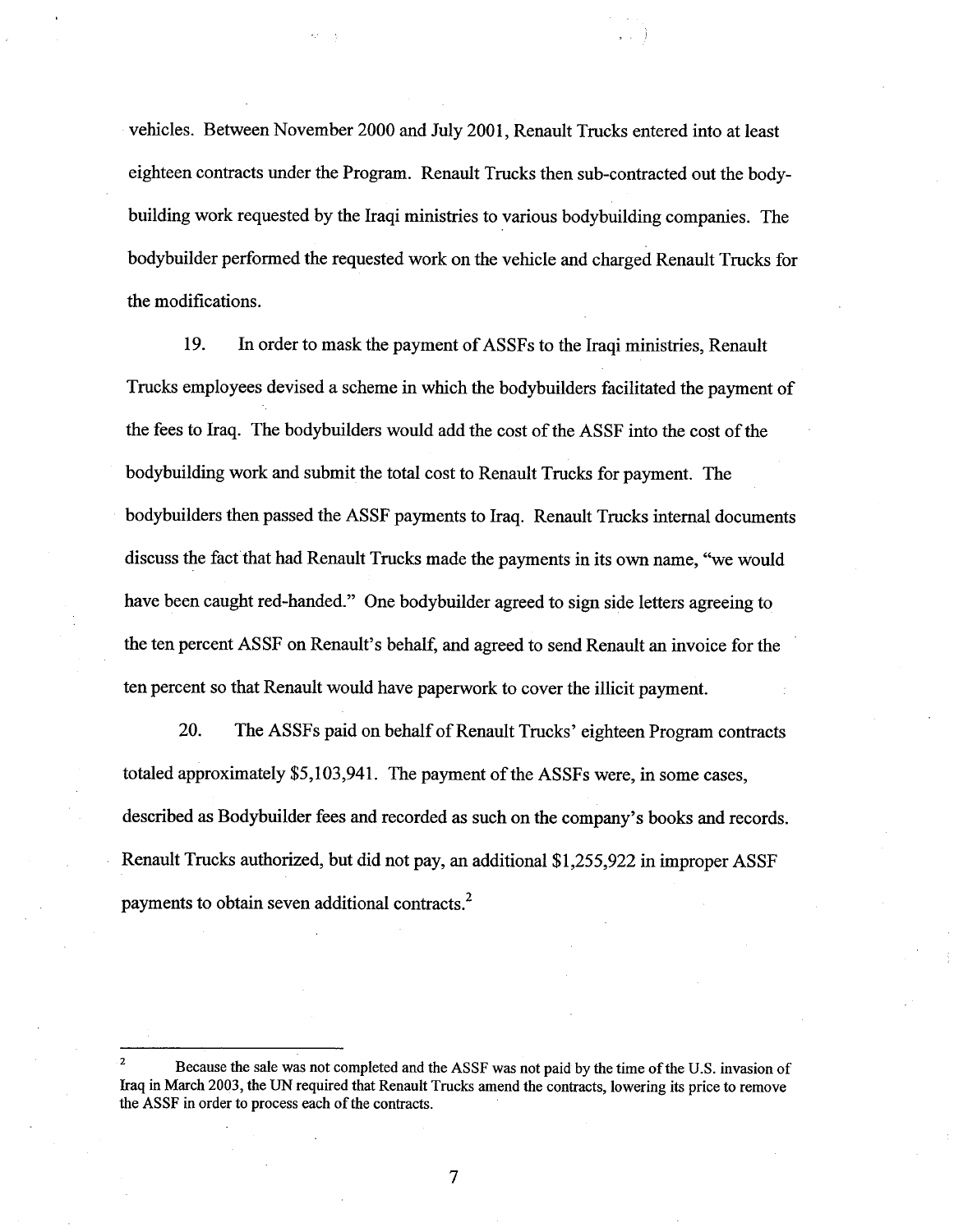# **B. VCEI Authorizes More Than \$103,000 in Kickbacks Prior to the Imposition of ASSFs, and then Authorizes More than \$2.2 Million in ASSF Pavments**

1. VCEI Makes Illicit Payments, Including the Payment to Purchase a Car

21. VCEI sells heavy construction equipment, including excavators and wheel loaders. From October 1999 to July 2000, VCEI entered into four contracts under the Program prior to the imposition of the ASSF requirement by Iraq. On three of these contracts, VCEI made illicit payments to Iraqi ministries in two ways. First, VCEI internal documents for two of the contracts evidence illicit payments were kicked back to Iraq that totaled between 5% and 11.27% of the contract value. These payments were made by VCEI through its agent to various Iraqi ministries to obtain or retain business. An internal VCEI document even discusses the extra trips VCEI staff had to make to Iraq in order to make the payments, and the possibility of having to give more than just these payments to obtain additional business. VCEI added the amount of these kickback payments to the commission payments made to an agent, who then gave the money to Iraq's State Oil Marketing Organization ("SOMO"). The agent was a Jordanian consulting firm (Jordanian Agent).

22. On the first two contracts, illicit payments of \$30,506.50 and \$37,909 respectively, were made to SOMO. These payments were in violation of VCEI's policies against payments to secure business. They were also incorrectly identified as commission payments to the agent. On the fourth contract, VCEI gave the Jordanian Agent a total of \$15,950 as "the commitment to the third party whom support us and VOLVO to gain orders in the said ministry." This contract involved the Ministry of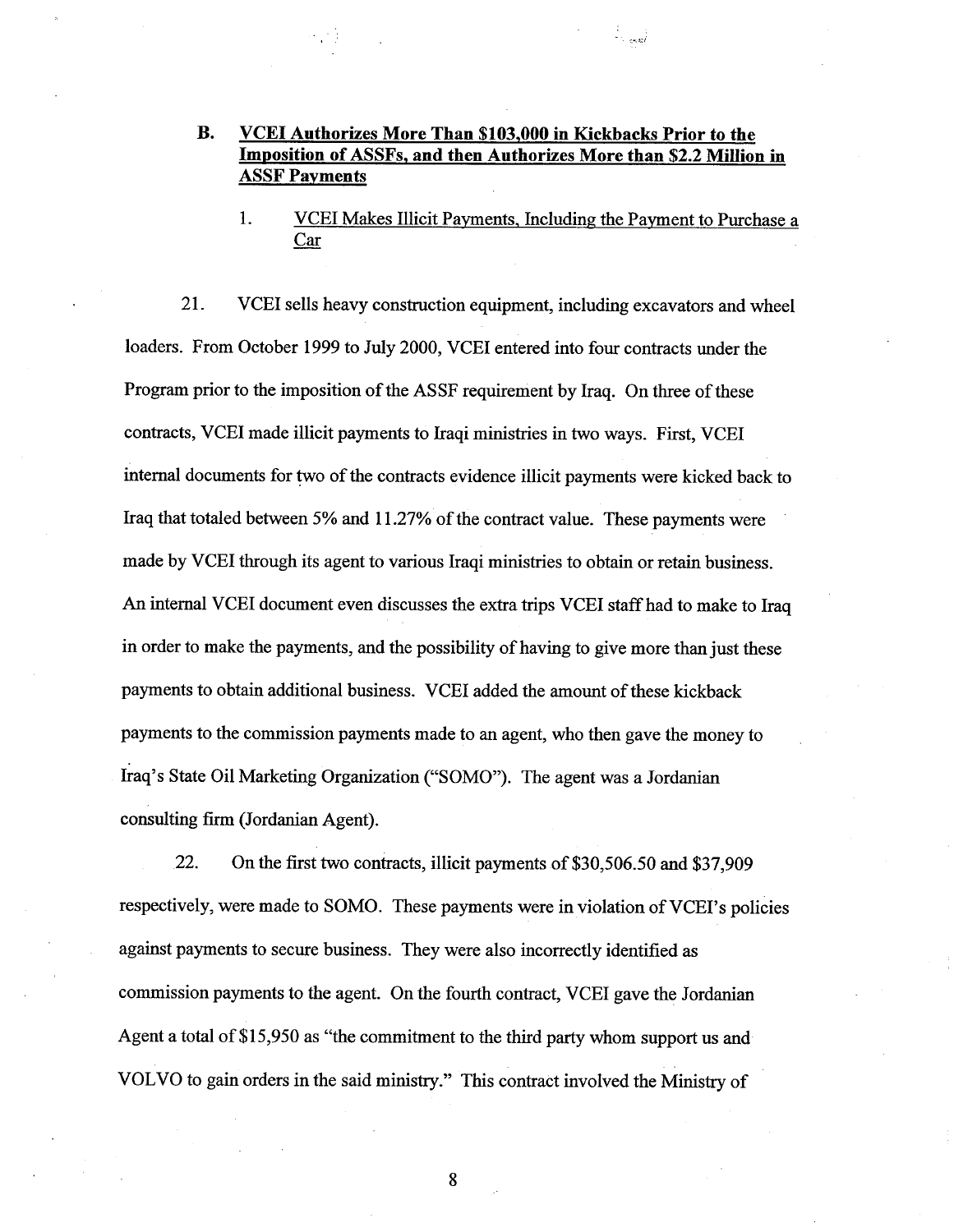Housing and Construction, and was made to secure business. These payments were invoiced as consultant expenses, and incorrectly recorded in VCEI's books and records as commission payments.

23. The second method VCEI used to make kickbacks to Iraqi ministries was to purchase a car for the ministry. VCEI internal documents on the third contract show that \$19,000 was given to the Jordanian Agent to purchase a car for the Ministry of Interior. VCEI did not disclose in the UN contract that it was providing a car to the Iraqi ministry. The payment of \$19,000 for the purchase of a car was listed on VCEI's books and records simply as a cost of sale.

2. VCEI Makes ASSF Payments to Obtain Business

24. After the imposition of the ASSF requirement, VCEI or its distributors entered into five additional contracts with Iraqi ministries that involved the payment or authorization of illicit ASSFs. These contracts were entered into between December 2000 and October 2002. VCEI employees learned of the demands for ASSF payments when a Swedish commercial delegation of VCEI employees visited Iraq in November 2000. The trip included a visit to the Baghdad International Trade Fair. In a November 1 1,2000 internal memorandum discussing the trip, the employees noted that the ASSF demand "appears to be a clear violation of the UN Embargo Rules that we are expected to participate in." The VCEI personnel then sought guidance from the Swedish Embassy in Amman, Jordan as to how to respond to the ASSF demands. The Swedish Embassy sent a letter to the U.N. on December 3,2000, reporting that it had heard that Iraq was making demands for ASSF payments. The letter noted that VCEI (which was not identified by name) had informed the embassy that it would refuse to sign the contracts. However,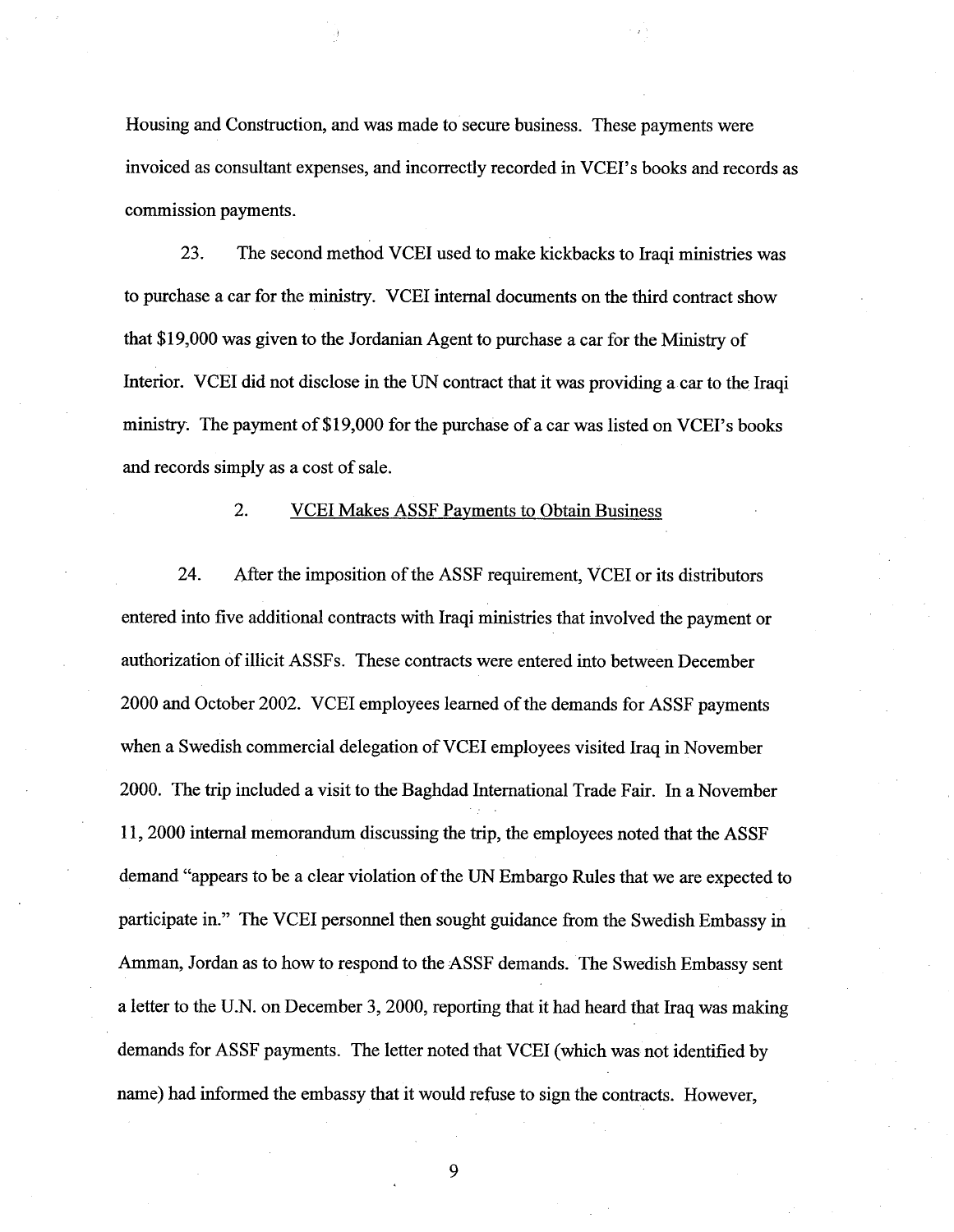records show that VCEI went forward with entering into transactions that included ASSF payments. In a December 4,2000 e-mail, VCEI personnel discussed the need for handling the ASSF payments with "utmost discretion."

# **1. 1. VCEI's Direct Sale to Iraq**

25. In December 2000, VCEI directly entered into a contract with an Iraqi ministry that included an ASSF payment. The contract, including the inflated price to account for the ten percent ASSF, was submitted to the U.N. and approved. VCEI did not notify the U.N. that the contract price was inflated to cover the ASSF payment. Soon after this direct contract was signed, VCEI began working with the Jordanian Agent on additional contracts. VCEI later entered into a written agreement with the Jordanian Agent to act as its agent and backdated the agreement to cover the pending contract. By the time the goods were ready to ship to Iraq one year later, in December 2001, the Jordanian Agent informed VCEI that the ASSF had been paid by the Jordanian Agent to the Iraqi ministry. The Jordanian Agent then invoiced VCEI for its commission on the sale, including reimbursement of the ASSF payment.

26. An ASSF payment of approximately \$3 17,335 was made by the Jordanian Agent on VCEI's behalf to a bank in Jordan. The payment of the ASSF was described as a consultation fee and recorded as commission payments to the agent in VCEI's books and records.

..

-

# **VCEI Makes Additional ASSF Payments by Using the** Jordanian Agent as a Distributor

27. Soon after this direct contract was signed, VCEI began working with the Jordanian Agent on additional contracts. Following its payment of an improper ASSF in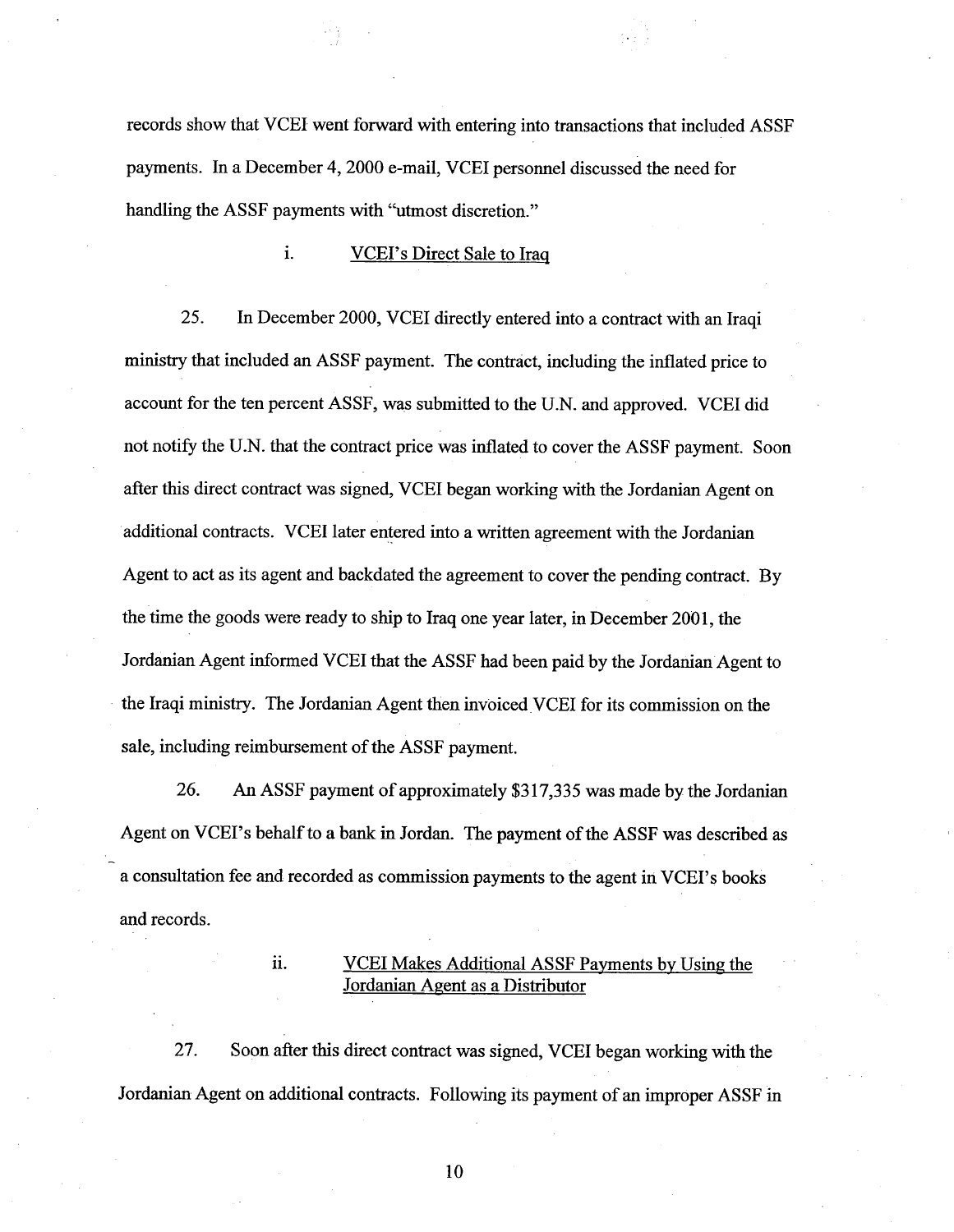connection with its direct sale to Iraq, VCEI changed its method of doing business for future contracts in an effort to distance itself from the payment of the improper ASSFs. VCEI decided to make the Jordanian Agent its distributor, rather than simply its agent. As a distributor, the Jordanian Agent purchased vehicles directly from VCEI for its own account. The Jordanian Agent, in turn, then sold VCEI products to Iraq and submitted its own inflated contracts to the U.N. $<sup>3</sup>$  Thus, VCEI was no longer the party named on the</sup> inflated contracts to the U.N., but rather, the Jordanian Agent was the named party. With VCE17s knowledge, the Jordanian Agent then facilitated payment of the ASSF to Iraq. Through this mechanism, VCEI was able to move its goods into Iraq, but keep itself distanced from any involvement in the ASSF scheme. The Jordanian Agent did not have the infrastructure that normally would have been required by VCEI for its distributors, and VCEI did not enter into any written distributorship agreement with the Jordanian Agent as was required by company policy. VCEI sold its products at a price that ensured the Jordanian Agent would have enough "spread" to enable the agent to make the ASSF payment.

28. The Jordanian Agent entered into two contracts with Iraqi ministries for the sale of VCEI products, and made \$2 17,9 12 in ASSF payments in connection with these contracts. According to a U.N. report of an interview of the Jordanian Agent, the agent admitted that he personally paid kickbacks on behalf of VCEI.

#### *iii.* **VCEI's Sales Through a Tunisian Distributor**

29. Following a business dispute with the Jordanian Agent, VCEI began using an established Tunisian distributor ("Tunisian Distributor") to facilitate additional sales

--

**The contracts submitted to the U.N. were inflated by the ten percent that was secretly being kicked back to Iraq by the Jordanian Agent. 3**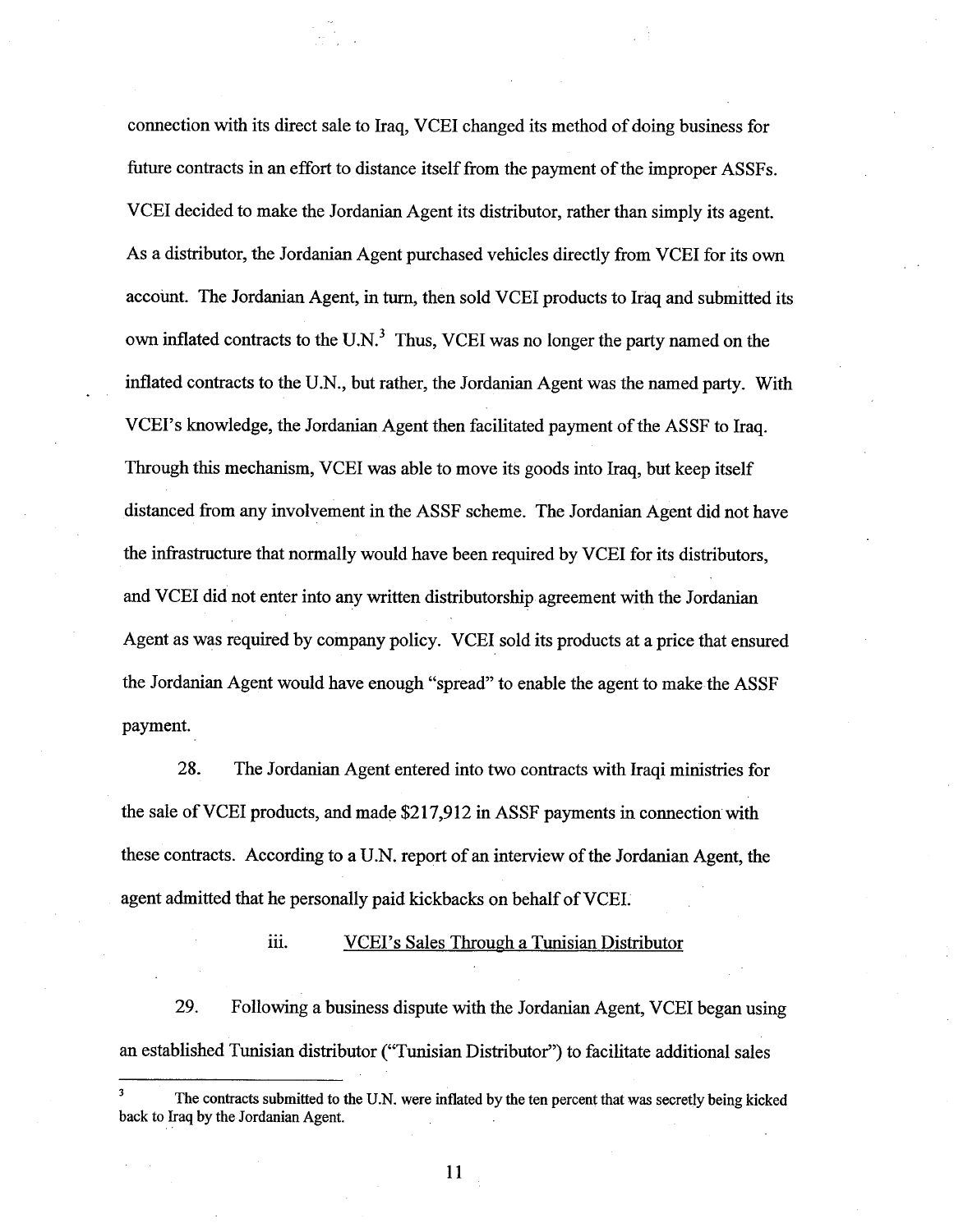of its products to Iraq during the Program. VCEI did not enter into a written agreement with the Tunisian Distributor. Like the Jordanian Agent, the Tunisian Distributor purchased equipment directly from VCEI for its own account. The Tunisian Distributor, in **turn,** then sold VCEI products to Iraq and submitted its own inflated contracts to the U.N.<sup>4</sup> Thus, VCEI was no longer the party named on the inflated contracts to the U.N., but rather, the Tunisian Distributor was the named party. With VCEI's knowledge, the Tunisian Distributor then facilitated payment of the ASSF to Iraq. Through this mechanism, VCEI was able to move its goods into Iraq, but keep itself distanced from any involvement in the ASSF scheme. VCEI reduced its prices to the Tunisian Distributor to enable the distributor to make the ASSF payment.

**30.** The Tunisian Distributor entered into one contract with an Iraqi ministry for the sale of VCEI products, and made \$567,142 in ASSF payments in connection with this contract. The Tunisian Distributor authorized, but did not pay, an additional \$1,132,497 in improper ASSF payments in connection with an additional contract.<sup>5</sup>

## **111. Volvo's Failure to Maintain Adequate Internal Controls**

 $\frac{1}{\text{max}}$  . <br> )

3 1. Volvo failed to maintain a system of internal controls sufficient to ensure that the company's transactions under the Oil for Food Program were executed in accordance with management's authorization and to maintain accountability for the company's assets. As discussed above, Volvo's subsidiaries made numerous illicit

**<sup>4</sup>**. The contracts that the Tunisian Distributor submitted to the U.N. were inflated by the ten percent that was secretly being kicked back to Iraq by the distributor.

**<sup>5</sup>**Because the sale was not completed and the **ASSF** was not paid by the time of the U.S. invasion of Iraq in March 2003, the **UN** required that the Tunisian Distributor amend the contract price to remove the **ASSF** in order to process the contract.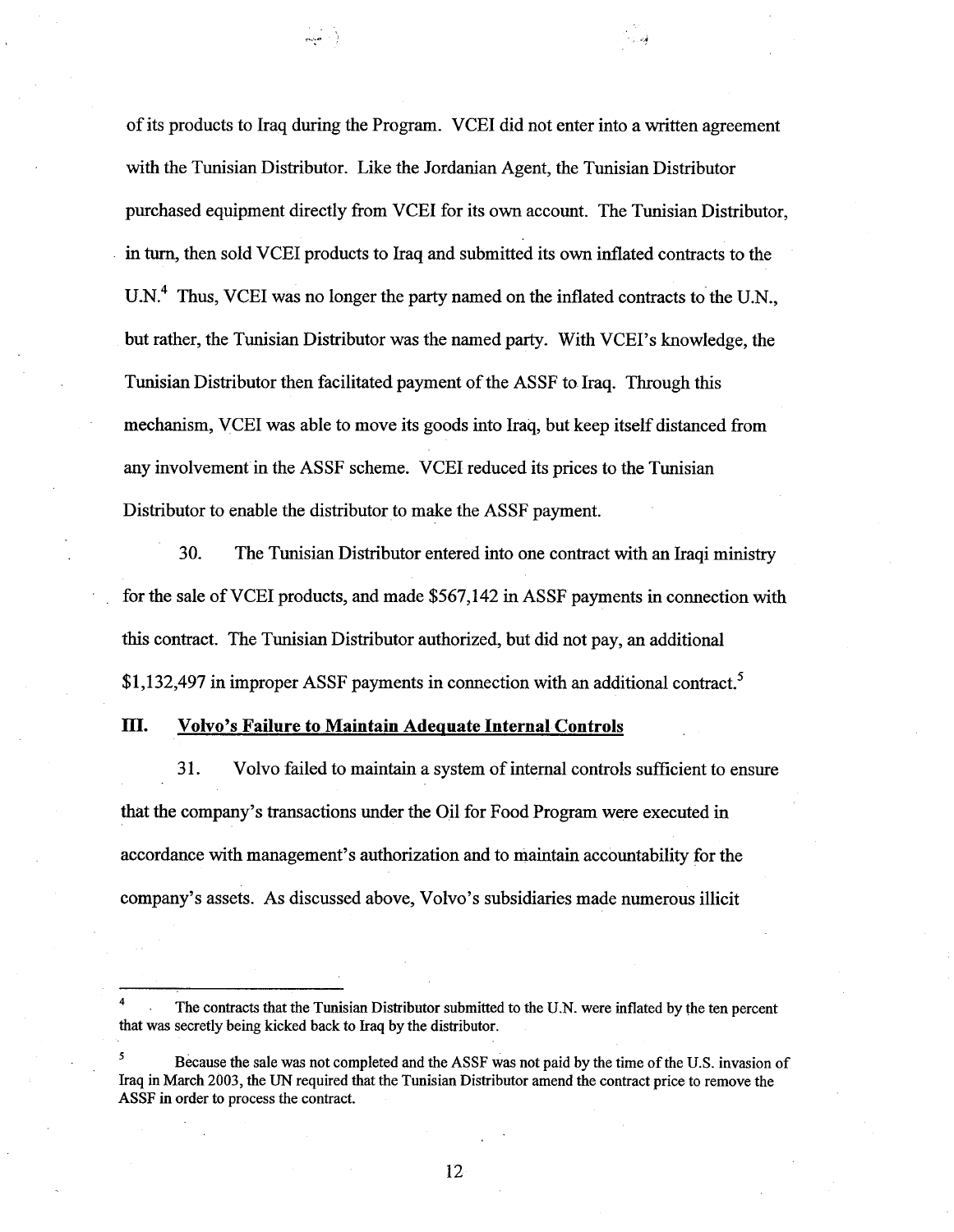payments that contravened the Oil for Food Program, U.S. and international trade sanctions, and its own internal FCPA and anti-bribery policies.

32. Although Volvo knew of endemic corruption problems in the Middle East, it appeared to take on faith, without adequate confirming steps, that its managers and employees were exercising their duties to manage and comply with compliance and control issues. In addition, VCEI entered into a backdated written agency agreement with the Jordanian Agent. Later, when it made the Jordanian Agent its distributor, VCEI did not enter into a written distributorship agreement with agent as required by company policy. In addition, the Jordanian Agent did not have the infrastructure that normally would have been required by VCEI to allow a company to become a distributor. In addition, VCEI sold its products at a price that ensured the Jordanian Agent would have enough "spread" to enable the agent to make the ASSF payment. VCEI also reduced its prices to enable its Tunisian Distributor to make the ASSF payment.

**33.** In nineteen transactions that Volvo subsidiaries entered into directly with Iraqi ministries, a portion of the subsidiaries' sales price for goods to Iraq constituted ASSF payments in violation of U.N. regulations and trade sanctions, and also Volvo's FCPA and anti-bribery policies. In three additional transactions entered into by distributors, Volvo's subsidiary, VCEI, knew or was reckless in not knowing that the distributors were paying ASSFs and were submitting inflated contracts to the U.N. In fact, in each of those instances, VCEI specifically changed its business relationship with its agent in an effort to conceal VCEI's involvement in the sales of its products to Iraq in which ASSF payments were made. Four additional VCEI transactions included other illicit payments, including the purchase of a car, in violation of the company's internal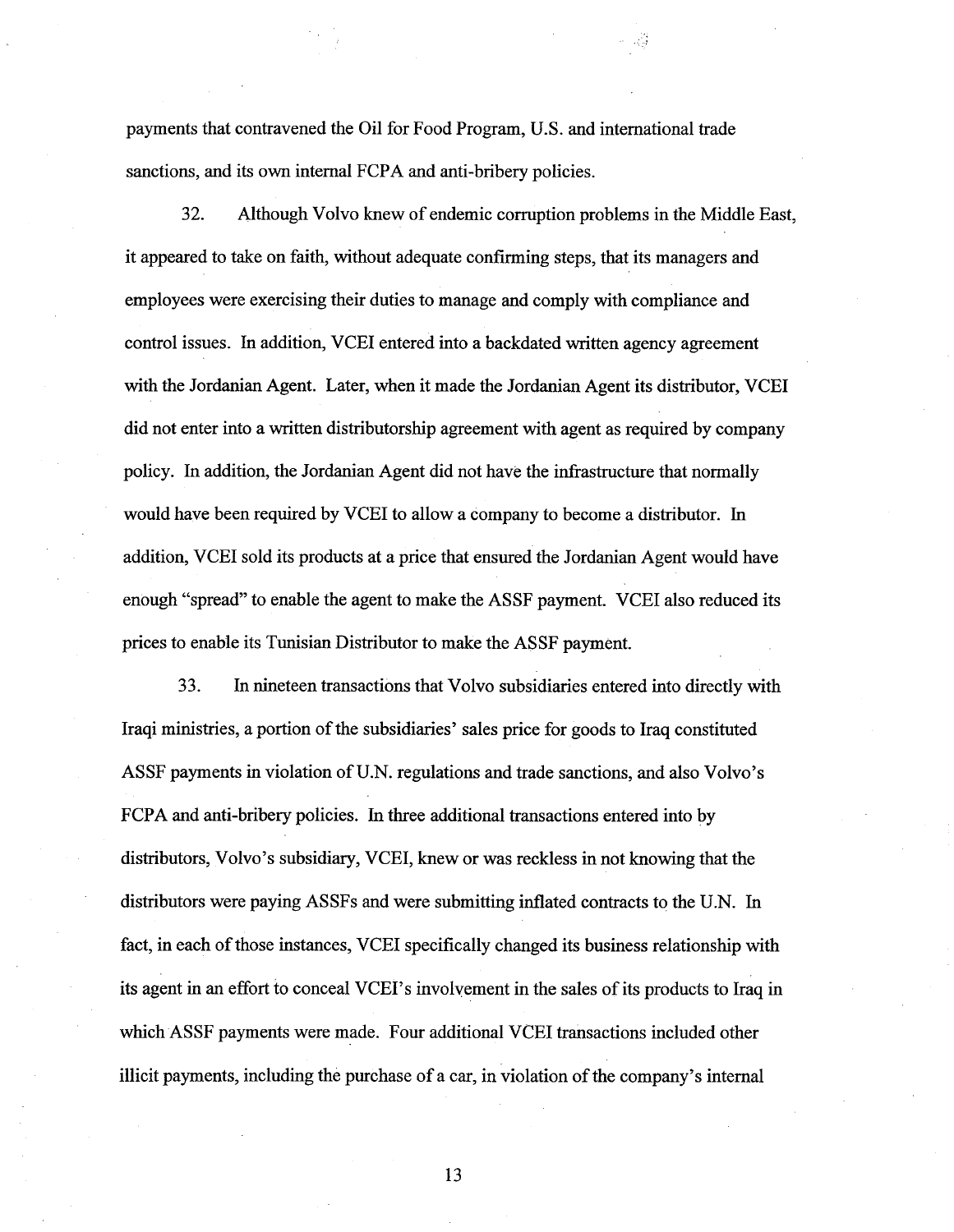policies prohibiting such payments. Finally, on eight additional transactions, ASSF payments were authorized, but not made because the provisional government required the relevant Volvo subsidiary or distributor to reduce the inflated contract price by ten percent. Moreover, as evidenced by the extent and duration of the improper ASSF payments made by two Volvo subsidiaries and their distributors, the improper recording of these payments in the company's books and records, and the failure of Volvo's management to detect these irregularities, Volvo failed to devise and maintain an effective system of internal controls to prevent or detect these violations of the FCPA, as required by Exchange Act Section **13(b)(2)(B).** 

## V. **Volvo's Failure to Properlv Maintain Its Books and Records**

**34.** As described above, Volvo's accounting for its Oil for Food transactions failed properly to record the nature of the company's kickback payments. On numerous transactions, a portion of Volvo's subsidiaries' sales price for goods to Iraq constituted ASSF payments in violation of U.N. regulations and trade sanctions, and also Volvo's FCPA and anti-bribery policies. In the instances in which the ASSF payments were made, either directly by a Volvo subsidiary, or by an agent or bodybuilder, the Volvo subsidiary failed to properly designate those payments, characterizing some as commission payments, and others as bodybuilder fees. The books and records also failed to identify the other illicit payments, including the payment used to purchase the car. Thus, Volvo failed to accurately record these payments in its books, records, and accounts to fairly reflect the transactions.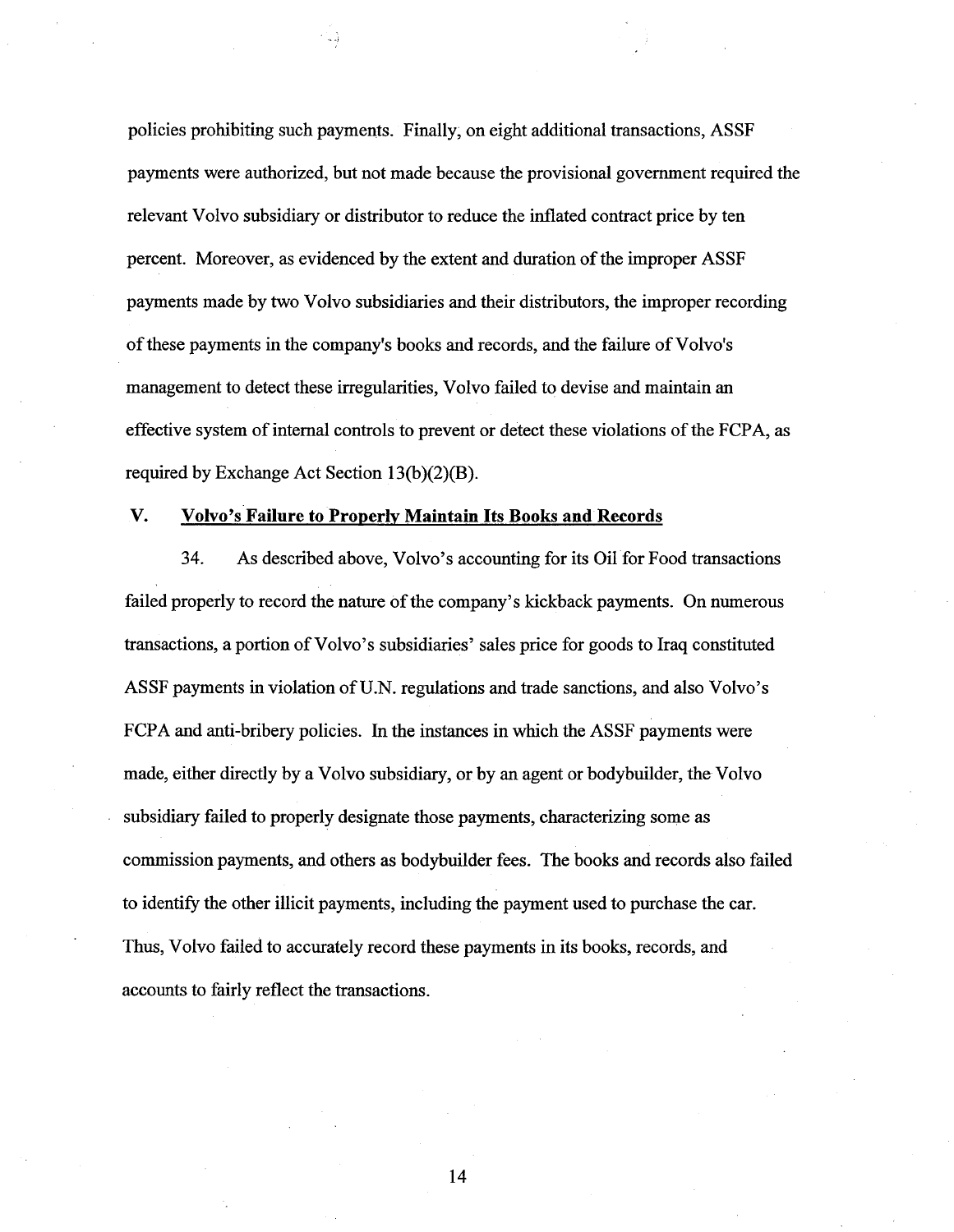#### **CLAIMS FOR RELIEF**

## **FIRST CLAIM**

## **[Violations of Section 13(b)(2)(A) of the Exchange Act]**

35. Paragraphs 1 through 34 are realleged and incorporated by reference.

36. As described above, Volvo, through its officers, agents, consultants, representatives, and subsidiaries, failed to keep books, records, and accounts, which, in reasonable detail, accurately and fairly reflected its transactions and dispositions of its assets.

37. By reason of the foregoing, Volvo violated Section 13(b)(2)(A) of the Exchange Act [15 U.S.C. **9** 78m(b)(2)(A)].

## **SECOND CLAIM**

## **[Violations of Section 13(b)(2)(B) of the Exchange Act]**

38. Paragraphs 1 through 37 are realleged and incorporated by reference.

39. As described above, with respect to illicit payments made in connection with Volvo's subsidiaries' and their distributors' sales to Iraq, Volvo failed to devise and maintain a system of internal accounting controls sufficient to provide reasonable assurances that: (i) payments were made in accordance with management's general or specific authorization; and (ii) payments were recorded as necessary to maintain accountability for its assets.

40. By reason of the foregoing, Volvo violated Section 13(b)(2)(B) of the Exchange Act [15 U.S.C. § 78m(b)(2)(B)].